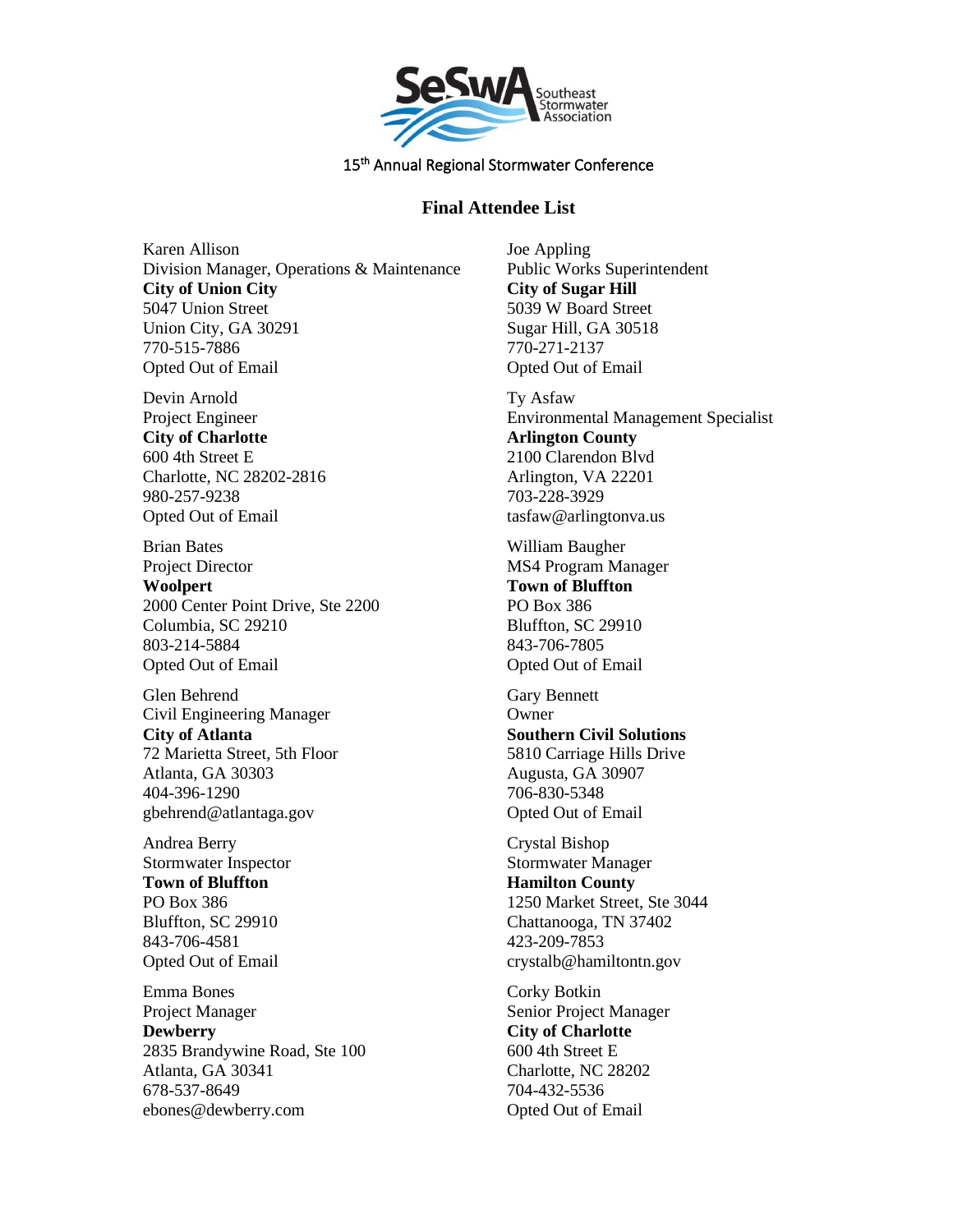

## **Final Attendee List**

Jared Bramblett Senior Hydraulics Engineer **HDR Engineering** 4400 Leeds Avenue, Ste 450 Charleston, SC 29403 8434143725 jared.bramblett@hdrinc.com

Erica Brizzee Senior Engineer **Berkeley County** 212 Oakley Plantation Drive Moncks Corner, SC 29461 843-719-2339 erica.brizzee@berkeleycountysc.gov

Jeremy Brown Project Engineer **Dougherty County** 2038 Newton Road Albany, GA 31701 229-430-6120 Opted Out of Email

Ranee Buck Manager Stormwater Systems **Lane Enterprises** 3905 Hartzdale Drive, Ste 514 Camp Hill, PA 17011 717-761-8175 rbuck@lane-enterprises.com

John Butler Water Resources Outreach Manager **Gwinnett County** 684 Winder Hwy Lawrenceville, GA 30045 678-376-6914 john.butler@gwinnettcounty.com

John Cameron Senior Project Manager **Allworld Project Management** 60 N BB King Blvd Memphis, TN 38103 901-881-2985 Opted Out of Email

Jackie Bray Project Manager **City of Charlotte** 600 4th Street E Charlotte, NC 28202 704-336-6770 jbray@charlottenc.gov

Jeremy Brown Stormwater Management / Wildlife Biologist **Aquascape Environmental** 605-B Mauldin Drive Woodstock, GA 30188 678-445-0077 Opted Out of Email

William Buchanan Civil Engineer / Hydraulic Specialist **Johnson, Laschober & Associates** PO Box 2103 Augusta, GA 30903 706-724-5756 Opted Out of Email

Jeff Buckalew Town Engineer **Town of Hilton Head Island** 1 Town Center Court Hilton Head Island, SC 29928 843-341-4772 Opted Out of Email

Kacy Byrd Stormwater Compliance Specialist **Dorchester County** 2120 E Main Street Dorchester, SC 29437 843-832-0268 kbyrd@dorchestercounty.net

W. Dave Canaan Director, Storm Water Services **Mecklenburg County** 2145 Suttle Avenue Charlotte, NC 28208 980-314-3209 dave.canaan@mecknc.gov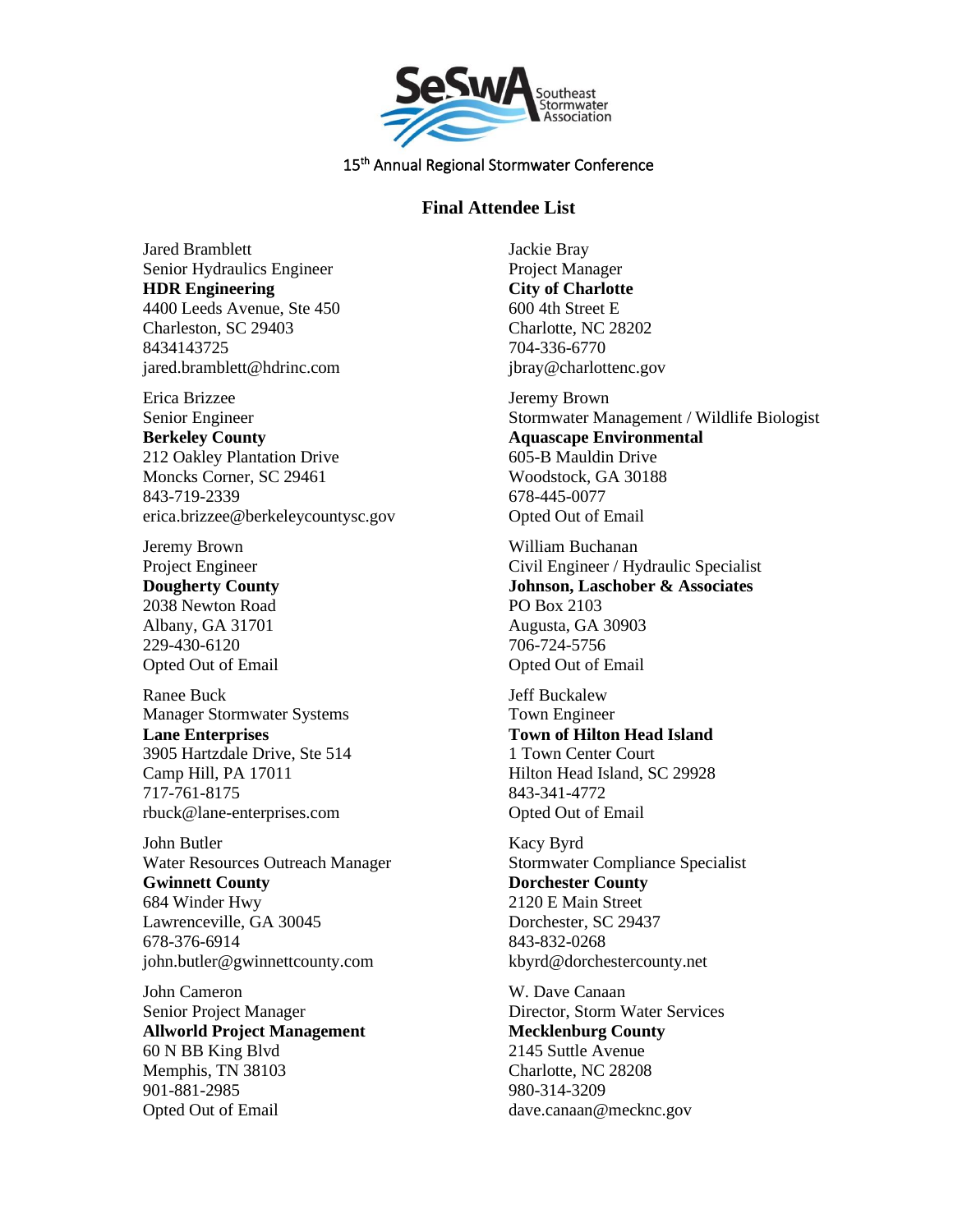

## **Final Attendee List**

Bill Cannon Engineering Coordinator **City of Chattanooga** 1250 Market Street, Ste 2100 Chattanooga, TN 37402 423-643-5877 Opted Out of Email

Don Ceccarelli Permitting and Compliance Program Manager **Mecklenburg County** 2145 Suttle Avenue Charlotte, NC 28208 980-314-3236 Opted Out of Email

Michael Clark Environmental Designer **Wildlands Engineering** 497 Bramson Court, Ste 104 Mount Pleasant, SC 29464 843-277-6221 ext 104 Opted Out of Email

Chelsea Cogliano Watershed Planner **Horry County** 4401 Privetts Road Conway, SC 29526 843-915-6952 cogliano.chelsea@horrycounty.org

Will Connor Director, Major Repairs & Replacements **Kiawah Island Community Association** 20 Kestrel Court Kiawah Island, SC 29455 843-224-5637 Opted Out of Email

Todd Cosby Principal Engineer, Stormwater Management **Rockdale County** 958 Milstead Avenue Conyers, GA 30012 770-278-7155 Opted Out of Email

Frank Carson County Engineer **Berekely County** 212 Oakley Plantation Drive Moncks Corner, SC 29461 843-719-4179 frank.carson@berkeleycountysc.gov

Emily Chien Senior Engineer **City of Charlotte** 600 4th Street E Charlotte, NC 28202-2816 704-579-9611 Opted Out of Email

Hal Clarkson Project Director **Woolpert** 2000 Center Point Drive, Ste 2200 Columbia, SC 29210 803-214-5881 Opted Out of Email

Christin Conaway Jolicoeur Senior Watershed Planner **Arlington County DES-OSEM** 2100 Clarendon Blvd, Ste 705 Arlington, VA 22201 703-228-3588 Opted Out of Email

Victor Conover Project Manager **Alfred Benesch & Company** 1005 Broad Street, Ste 200 Augusta, GA 30901 706-722-4114 Opted Out of Email

Devay Dandy NPDES Coordinator **Town of Mount Pleasant** 100 Ann Edwards Lane Mount Pleasant, SC 29464 843-856-2157 ddandy@tompsc.com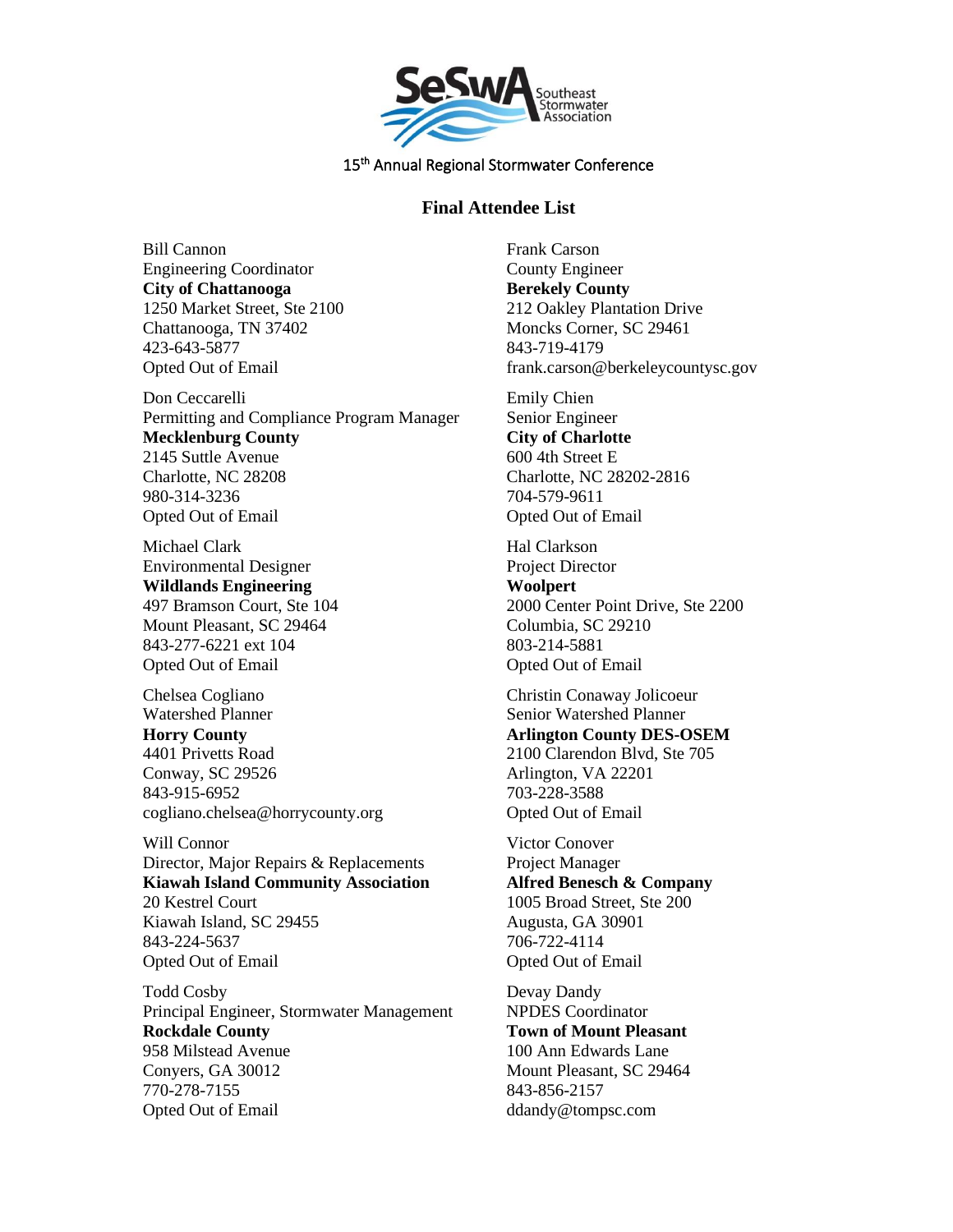

## **Final Attendee List**

Haley Daniel Project Engineer **Dewberry** 2835 Brandywine Road, Ste 100 Atlanta, GA 30341 678-537-8640 hdaniel@dewberry.com

Saidou Deme Construction Project Manager **City of Charlotte** 600 4th Street E Charlotte, NC 28202-2816 704-999-8207 saidou.deme@ci.charlotte.nc.us

Damien Di Vittorio Regional Manager **Columbia Engineering** 500 W 5th Street, Ste 800 Winston-Salem, NC 27101 336-200-9150 Opted Out of Email

Chase Douglas Civil Engineer **Dorchester County** 2120 E Main Street Dorchester, SC 29437 843-832-0070 Opted Out of Email

George Eastman Stormwater Plan Reviewer **Columbia County** PO Box 498 Evans, GA 30809 706-312-7278 geastman@columbiacountyga.gov

Brian Eber Storm Water NPDES Coordinator **Town of Hilton Head Island** 1 Town Center Court Hilton Head Island, SC 29928 843-341-4683 briane@hiltonheadislandsc.gov

Molly Davis Engineer **Woolpert** 2000 Center Point Road Columbia, SC 29210 803-214-5943 Opted Out of Email

Kruti Desai Storm Water Division Manager **City of Charlotte** 600 4th Street E Charlotte, NC 28202 704-336-2167 kdesai@charlottenc.gov

Ed Dickson Project Manager **Freese and Nichols** 3440 Torringdon Way, Ste 205 Charlotte, NC 28277 704-577-7757 ed.dickson@freese.com

Jim Ducker Director of Stormwater Services **Newkirk Environmental** 1887 Clements Ferry Road Charleston, SC 29492 843-509-8346 jim@newkirkenv.com

Ryan Eaves Stormwater & Erosion Control Division Manager **Durham County** 201 E Main Street, 5th Floor Durham, NC 27278 919-560-7992 reaves@dconc.gov

Stewart Edwards Design Program Manager **City of Charlotte** 600 4th Street E Charlotte, NC 28205 704-336-7036 stedwards@charlottenc.gov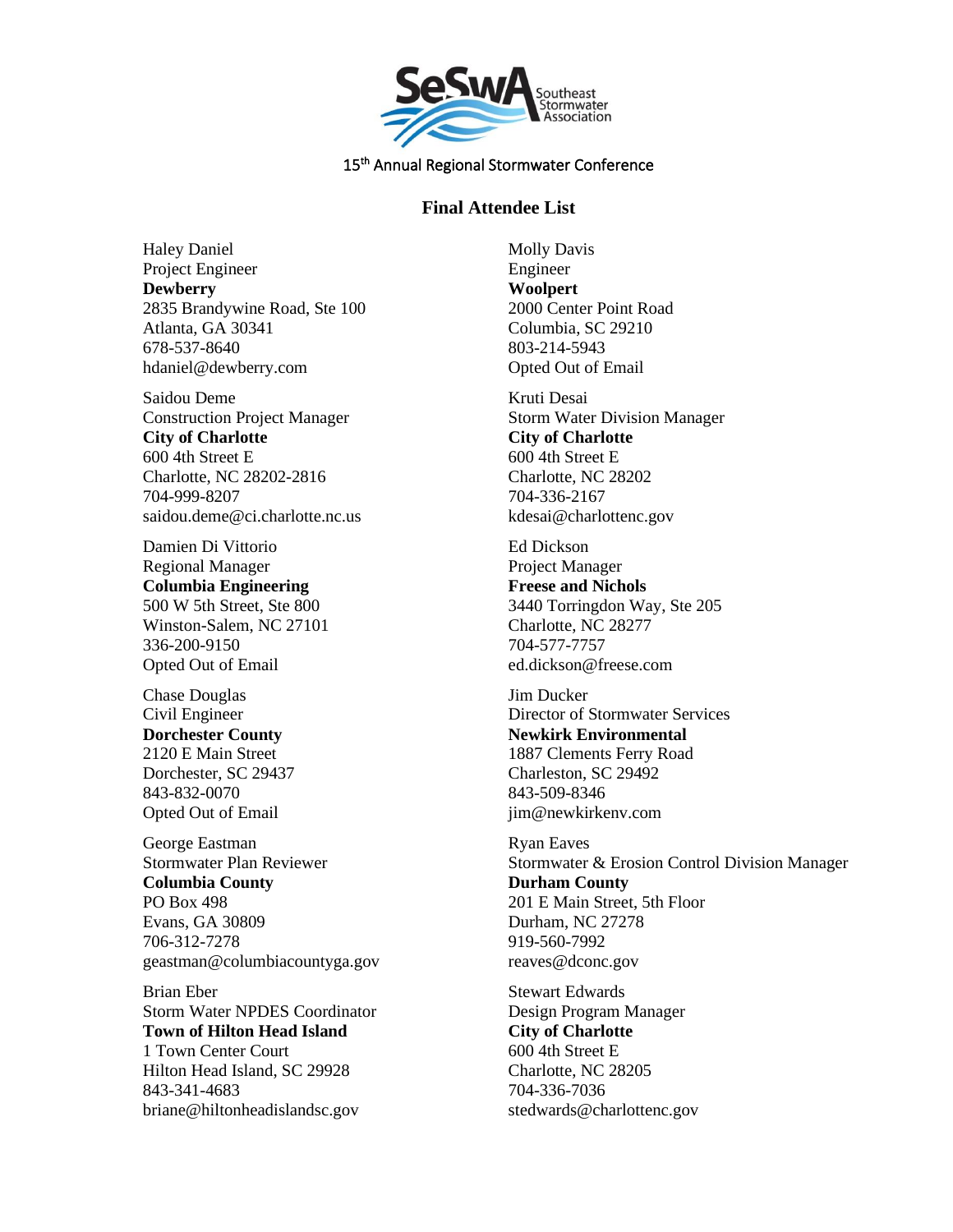

# **Final Attendee List**

Mark Ellard Senior Principal **Geosyntec Consultants** 3504 Lake Lynda Drive, Ste 155 Orlando, FL 32817 321-249-9360 Opted Out of Email

Allen Feemster Project Engineer **City of Charlotte** 600 4th Street E Charlotte, NC 28202-2816 704-572-3056 Opted Out of Email

Mike Fletcher County Engineer **Lowndes County** 327 Ashley Street N Valdosta, GA 31601 229-671-2424 mfletcher@lowndescounty.com

Eddie Fowler II Principal Engineering Soil Erosion Inspector **City of Birmingham** 1608 7th Avenue N Birmingham, AL 35203 205-297-8165 Opted Out of Email

Harold Gaines Senior Engineering Project Manager **City of Charlotte** 600 4th Street E Charlotte, NC 28202-2816 (704) 591-1910 hgaines@ci.charlotte.nc.us

Trevor Gauron Project Manager **Woolpert** 2000 Center Point Drive, Ste 2200 Columbia, SC 29210 803-731-0261 Opted Out of Email

Lucy Ellis Landscape Inspector **City of Chattanooga** 1250 Market Street, Ste 2100 Chattanooga, TN 37402 423-643-6163 Opted Out of Email

Sam Fleming Associate Vice President **Dewberry** 2835 Brandywine Road, Ste 100 Atlanta, GA 30341 678-537-8627 sfleming@dewberry.com

Matthew Fountain Director of Stormwater Management **City of Charleston** 2 George Street, Ste 2100 Charleston, SC 29401 843-720-3853 Opted Out of Email

Katherine Francesconi Stormwater Engineer **City of Peachtree Corners** 310 Technology Pkwy Peachtree Corners, GA 30092 770-880-9813 Opted Out of Email

Damian Gaiski-Weitz Project Manager **HDR** 1229 Queen Lyon Court Charlotte, NC 28205 704-338-6812 Opted Out of Email

Mary Anne Gehrke Specialist I **City of Chattanooga** 1250 Market Street, Ste 2100 Chattanooga, TN 37402 423-643-7088 Opted Out of Email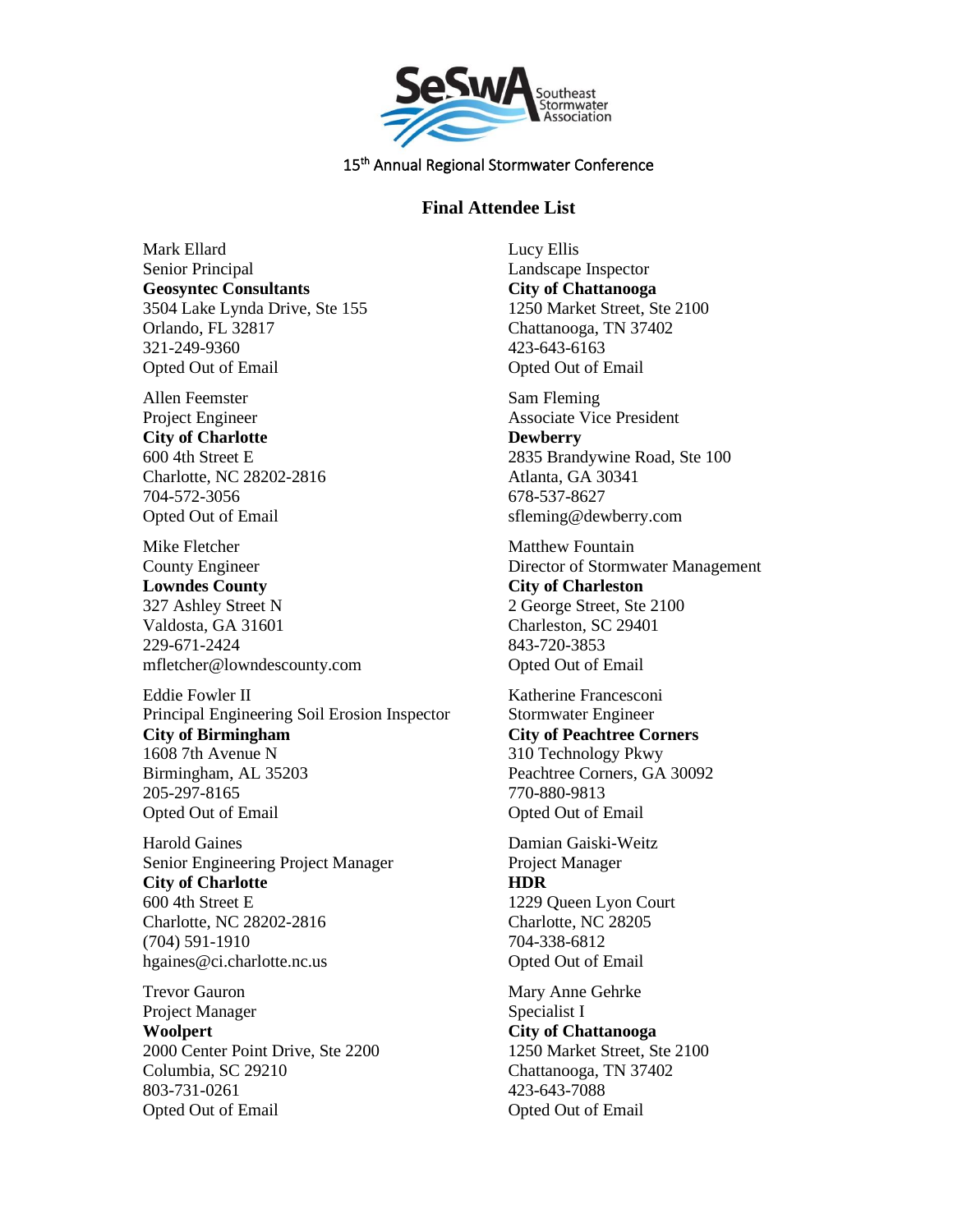

### **Final Attendee List**

Rosemary Ginn Assistant City Engineer **City of Mobile** PO Box 1827 Mobile, AL 36633-1827 251-208-6072 rosemary@cityofmobile.org

Kristine Goddard Principal Planner **Shelby County** 1123 County Services Drive Pelham, AL 35124 205-620-6650 Opted Out of Email

Mike Goldston Enginnering Manager **Dorchester County** 2120 E Main Street Dorchester, SC 29437 843-832-0075 Opted Out of Email

Don Gravitt Engineer V **Gwinnett County** 684 Winder Hwy Lawrenceville, GA 30045 678-376-6700 don.gravitt@gwinnettcounty.com

Amanda Hallauer Watershed Manager **City of Atlanta** 72 Marietta Street, 8th Floor Atlanta, GA 30303 404-546-1218 Opted Out of Email

Daryl Hammock Assistant Stormwater Manager **City of Charlotte** 600 4th Street E Charlotte, NC 28202-2816 704-336-2167 Opted Out of Email

Anthony Giralo Stormwater Development Manager **City of Charleston** 2 George Street, Ste 2100 Charleston, SC 29401 843-724-3785 giraloa@charleston-sc.gov

Steve Godfrey Engineer Team Leader III **Woolpert** 11301 Carmels Common Blvd, Ste 300 Charlotte, NC 28226 704-526-3048 steve.godfrey@woolpert.com

Kate Goodman Project Manager **City of Charlotte** 600 4th Street E Charlotte, NC 28202-2816 704-336-1479 kate.goodman@charlottenc.gov

Abhishek Gupta Project Engineer **AECOM** 10 Patewood Drive Greenville, SC 29615 864-234-3584 Opted Out of Email

Yon Hammel Public Works & Industrial MSM **Coastal Construction Products** 3401 Philips Hwy Jacksonville, FL 32207 855-877-3636 yon.hammel@coastal-fla.com

Michael Hanson Director of Water Resources **McGill Associates** 5400 Trinity Road, Ste 107 Raleigh, NC 27607 919-637-5594 michael.hanson@mcgillassociates.com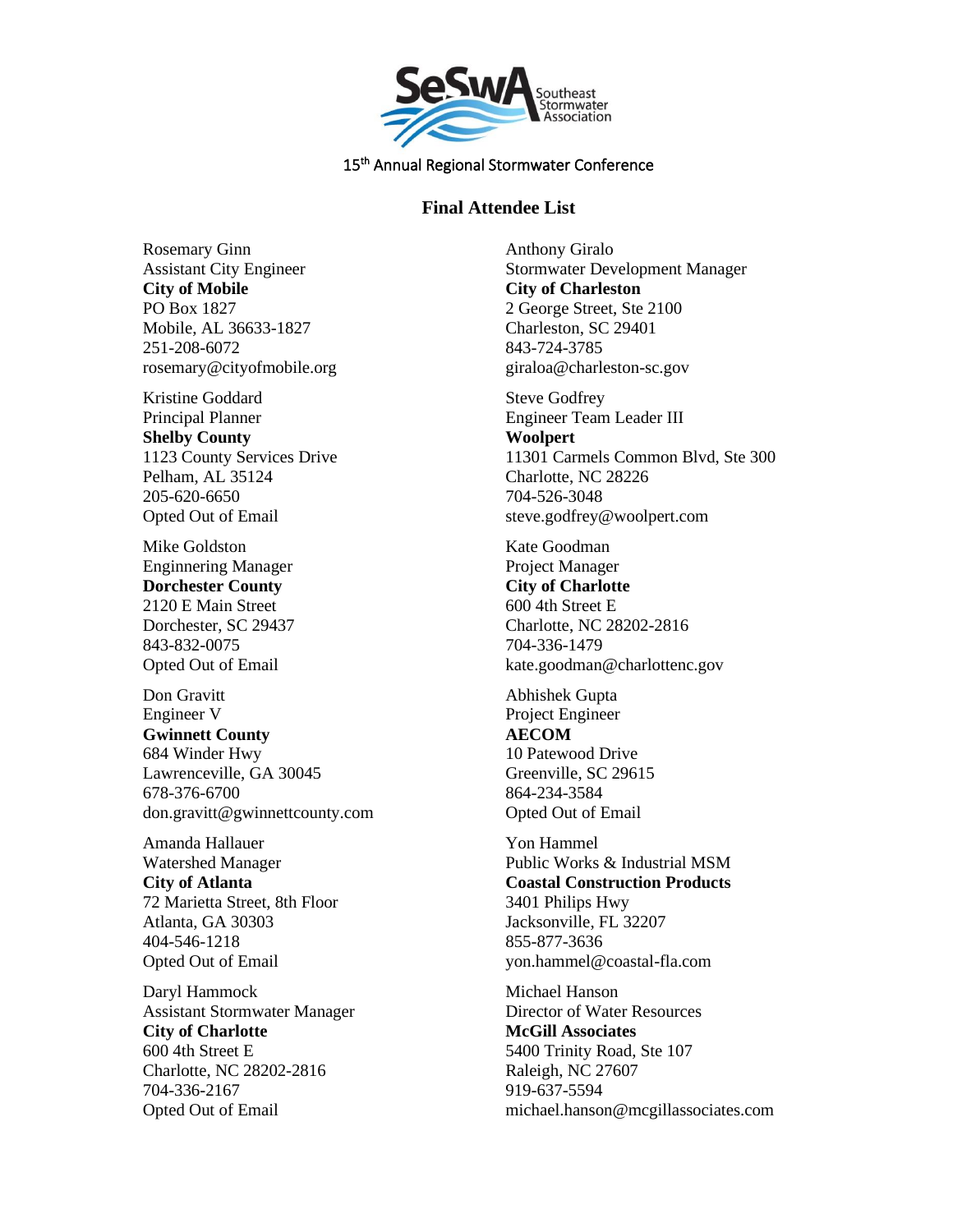

### **Final Attendee List**

Laurie Hawks President **Hawks Environmental** 1730 Double Springs Church Road Monroe, GA 30656 678-231-6433 Opted Out of Email

Scott Hofer Public Health Engineer **Jefferson Co. Dept. of Health** 1400 Sixth Avenue S Birmingham, AL 35233 205-930-1274 scott.hofer@jcdh.org

Marc Horstman Project Manager **W. K. Dickson** 720 Corporate Center Drive Raleigh, NC 27607 919-782-0495 mhorstman@wkdickson.com

Karen Jackson Water Resources Agent **Clemson Cooperative Extension** 900 Clemson Road Columbia, SC 29229 803-856-1216 karen7@clemson.edu

Charles Jarman Water Resources Engineer **Clemson Cooperative Extension** PO Box 596 Georgetown, SC 29442 843-412-1222 cjarman@clemson.edu

J.P. Johns Water Resource Leader **Woolpert** 1671 Belle Isle Avenue, Ste 125 Mount Pleasant, SC 29464 864-315-3844 Opted Out of Email

Ron Hitch Jr. Director of Public Works **City of Cold Spring** 5694 Alexandria Pike E Cold Spring, KY 41076 859-441-9604 ron.h@coldspringky.gov

Kinsey Holton Stormwater Program Manager **City of Charleston** 2 George Street, Ste 2100 Charleston, SC 29401 843-724-3757 holtonk@charleston-sc.gov

Michael Horton Chief Engineering Officer **Davis & Floyd** 3229 W Montague Avenue North Charleston, SC 29418 843-554-8602 mhorton@davisfloyd.com

Catherine Jacobs Stormwater Engineer **Town of Morrisville** 260-C Town Hall Drive Morrisville, NC 27560 919-463-6908 cjacobs@townofmorrisville.org

Katie Beth Jennings Environmental Services Manager **Columbia County** PO Box 498 Evans, GA 30809 706-447-6700 Opted Out of Email

Jerone Johnson Principal Engineering Inspector **City of Birmingham** 1608 7th Avenue N Birmingham, AL 35203 205-297-8168 jerone.johnson@birminghamal.gov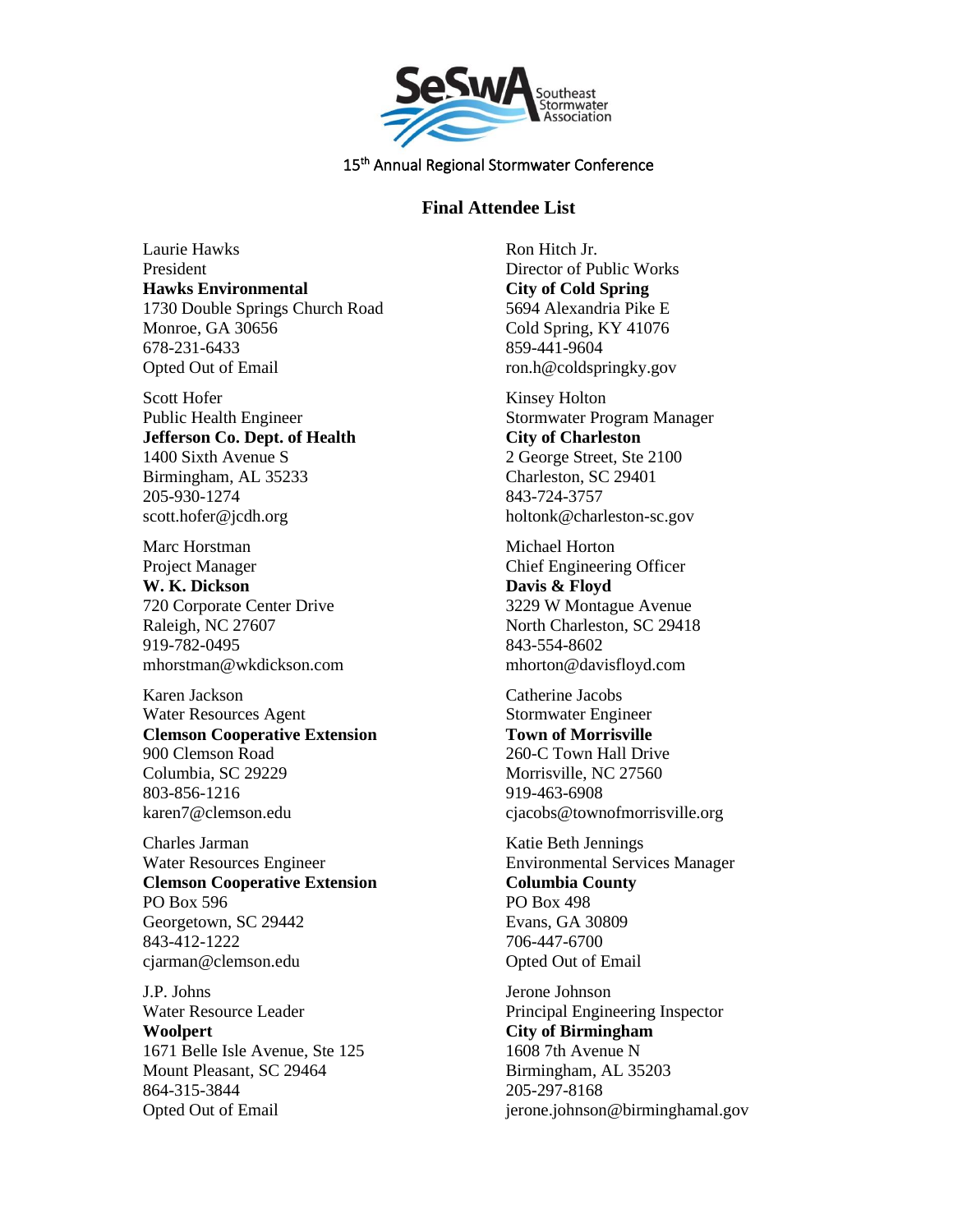

## **Final Attendee List**

Michael Johnson SE Region Marketing Manager **Concrete Pipe and Precast** 1300 Canfield Court Raleigh, NC 27608 919-740-2663 mwjohnson@concretepandp.com

Kimberly Jones Watershed Management Division Manager **Town of Bluffton** PO Box 386 Bluffton, SC 29910 843-706-4593 Opted Out of Email

Michael Kajder Engineer V **Gwinnett County** 684 Winder Hwy Lawrenceville, GA 30045 678-376-6764 michael.kajder@gwinnettcounty.com

Kayla Kernich Water Resources Designer I **Thomas & Hutton** 682 Johnnie Dodds Blvd, Ste 100 Mt. Pleasant, SC 29464 843-725-5273 kernich.k@tandh.com

Erica King Senior Project Manager **AECOM** 4016 Salt Pointe Pkwy Charleston, SC 29405 843-302-8745 Opted Out of Email

Isabel Kirby Water Quality Trainee **City of Chattanooga** 1250 Market Street, Ste 2100 Chattanooga, TN 37402 423-643-5847 Opted Out of Email

Triston Johnson Water Quality Specialist II **City of Chattanooga** 1250 Market Street, Ste 2100 Chattanooga, TN 37402 423-643-5899 Opted Out of Email

Jamie Joyner Water Resources Engineer **Freese and Nichols** 360 Interstate N Pkwy Ste 250 Atlanta, GA 30339 678-593-0637 Opted Out of Email

Scott Kaufhold Director of Engineering **City of Kannapolis** 401 Laureate Way Kannapolis, NC 28215 704-920-4222 Opted Out of Email

Demetria Kimball-Mehlhorn Program Manager Senior - Nat. Res. Protection **Lexington Fayette Urban County** 200 E Main Street Lexington, KY 40507 859-425-2554 dkimball@lexingtonky.gov

Brad Kingsmore Regional Sales Representative **YSI-A Xylem Brand** 116 Madison Park Drive Lexington, SC 29072 704-607-8009 brad.kingsmore@xyleminc.com

Tim Kirby Vice President / Director Private Development **DDC Engineers** 1298 Professional Drive Myrtle Beach, SC 29577 843-692-3200 tsk@ddcinc.com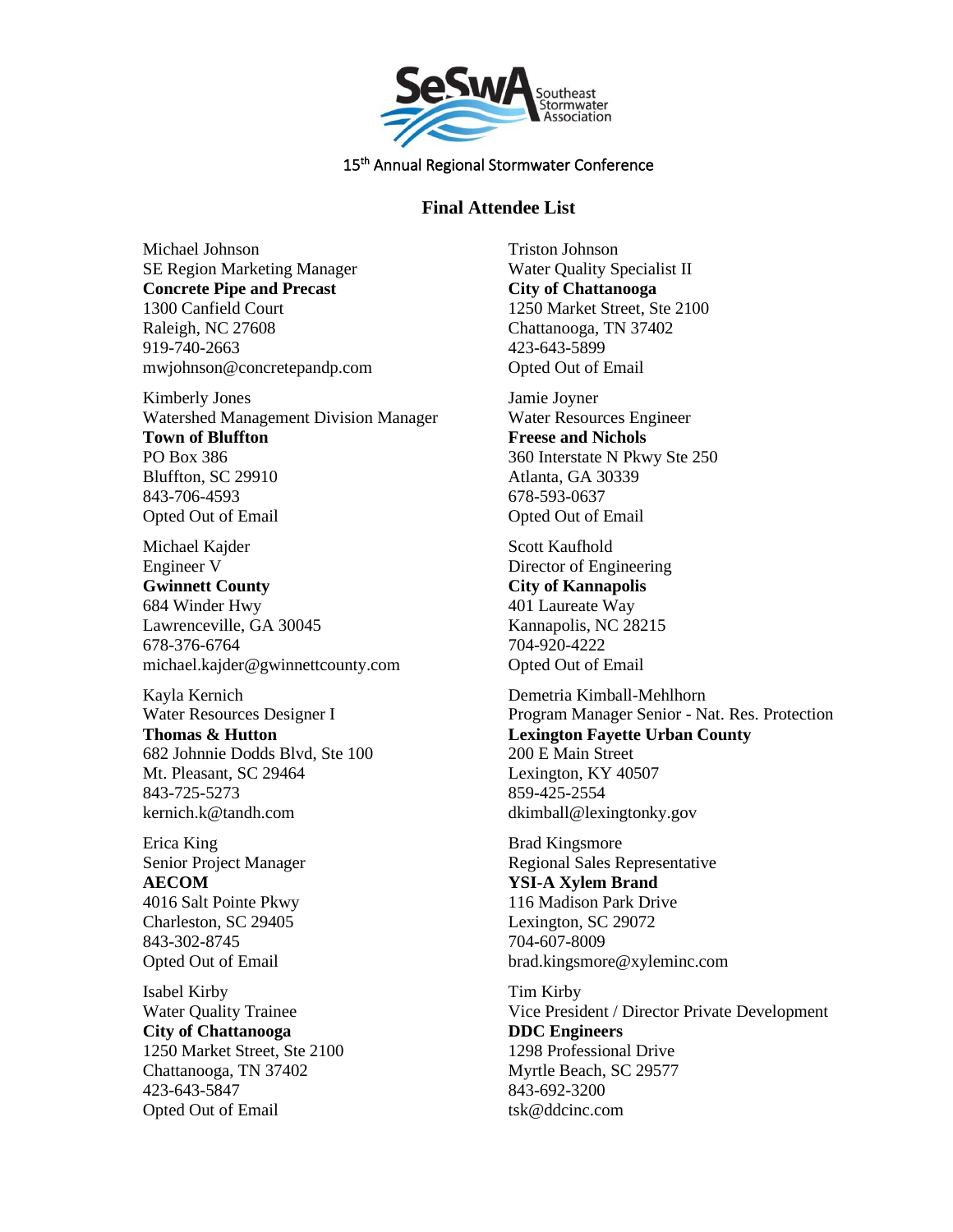

## **Final Attendee List**

Kevin Kubiak Deputy County Engineer **Berkeley County** 212 Oakley Plantation Drive Moncks Corner, SC 29461 843-719-4254 kevin.kubiak@berkeleycountysc.gov

Erik Ladd Stormwater Maintenance & Operations **Town of Hilton Head Island** 1 Town Center Court Hilton Head Island, SC 29928 843-384-4072 erikl@hiltonheadislandsc.gov

Eric Larson Senior Director, Water Resources Division **City of Savannah** 706 Stiles Avenue Savannah, GA 31415 912651-4241 elarson@savannahga.gov

Steve Leo Client Service Manager **Constantine Engineering** 1305 Mall of Georgia Blvd, Ste 160 Buford, GA 30519 470-774-8637 Opted Out of Email

Chris Lind Eastern Regional Sales Manager **Sekisui SPR Americas** 5000 Austell Powder Springs Road, 138 Austell, GA 30106 301-752-3363 chris.lind@sekisui-spr.com

Michael Long IM Team Leader **Woolpert** 2000 Center Point Road, Ste 2200 Columbia, SC 29210 803-214-5936 Opted Out of Email

Anita Kuhlman Environmental Analyst **Charles Abbott Associates** 2494 Chestnut Loop Little Rock, AR 72210 805-312-2239 anitakuhlman@caaprofessionals.com

Hope Larisey Environmental Scientist **Integrated Science & Engineering** 1039 Sullivan Road, Ste 200 Newnan, GA 30265 678-552-2106 Opted Out of Email

Milton Leggett Public Works Deputy Director **City of Stuart** 121 Flagler Avenue SW Stuart, FL 34994 772-288-5341 mleggett@ci.stuart.fl.us

Beth Lewis Water Quality Program Administrator **Town of Bluffton** PO Box 386 Bluffton, SC 29910 843-706-4559 Opted Out of Email

Wesley Linker Technical Programs Manager **Charleston County** 4045 Bridge View Drive, Ste A301 North Charleston, SC 29405 843-202-7626 wlinker@charlestoncounty.org

Douglas Lozner Watershed Area Manager **City of Charlotte** 600 4th Street E Charlotte, NC 28202 704-432-0694 dlozner@charlottenc.gov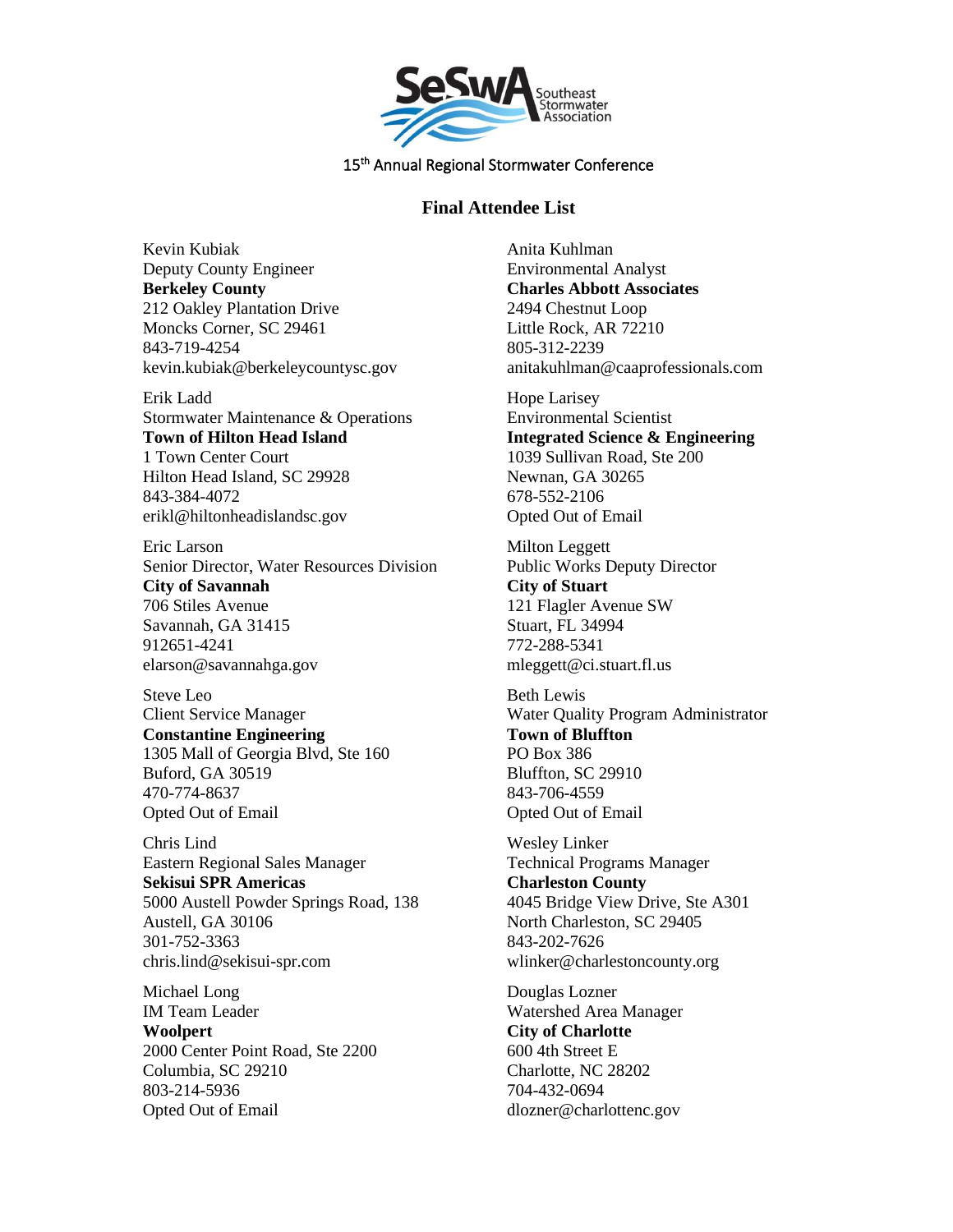

## **Final Attendee List**

Eric Marsal Territory Manager **American Excelsior Company** 850 Ave H E Arlington, TX 76011 770-231-5914 emarsal@americanexcelsior.com

David Mason Associate Engineer

**CDM Smith** Parkview Towers, 210 25th Avenue N, Ste 1102 Nashville, TN 37203 615-340-6516 Opted Out of Email

Jane McDonough Senior Manager **Brown and Caldwell** 250 Berryhill Road, Ste 104 Columbia, SC 29210 803-873-9713 Opted Out of Email

Todd Megronigle Director of Stormwater Sales **AbTech Industries** 912 Noconia Place Fuquay Varina, NC 27526 919-805-0417 tmegronigle@abtechindustries.com

Jordan Miller Post Construction Stormwater Ordinance Admin. **City of Charlotte** 600 4th Street E Charlotte, NC 28202 704-533-2149 Opted Out of Email

Mo Minkara Water Quality Manager **City of Chattanooga** 1250 Market Street, Ste 2100 Chattanooga, TN 37402 423-643-5867 Opted Out of Email

Christina Martin Stormwater Engineer **Town of Hilton Head Island** 1 Town Center Court Hilton Head Island, SC 29928 843-341-4685 Opted Out of Email

Jamie McCutchen President / Owner **Rymar Waterworks** 3620 Pelham Road PMB 390 Greenville, SC 29615 855-697-9333 sales@rymarwaterworks.com

Wayne McGary Senior Program Manager **Croy Engineering** 200 Cobb Pkwy N, Bldg 400, Ste 413 Marietta, GA 30062 770-971-5407 wmcgary@croyengcom

Bonnie Miley Assistant Town Engineer **Town of Summerville** 200 Main Street St Summerville, SC 29483 843-851-4235 Opted Out of Email

Ben Mills Stormwater Engineering Manager **Town of Morrisville** 260-C Town Hall Drive Morrisville, NC 27560 919-463-6193 bmills@townofmorrisville.org

Mayuko Mizutani Engineer **Freese and Nichols** 360 Interstate N Pkwy, Ste 250 Atlanta, GA 30339 404-850-3370 Opted Out of Email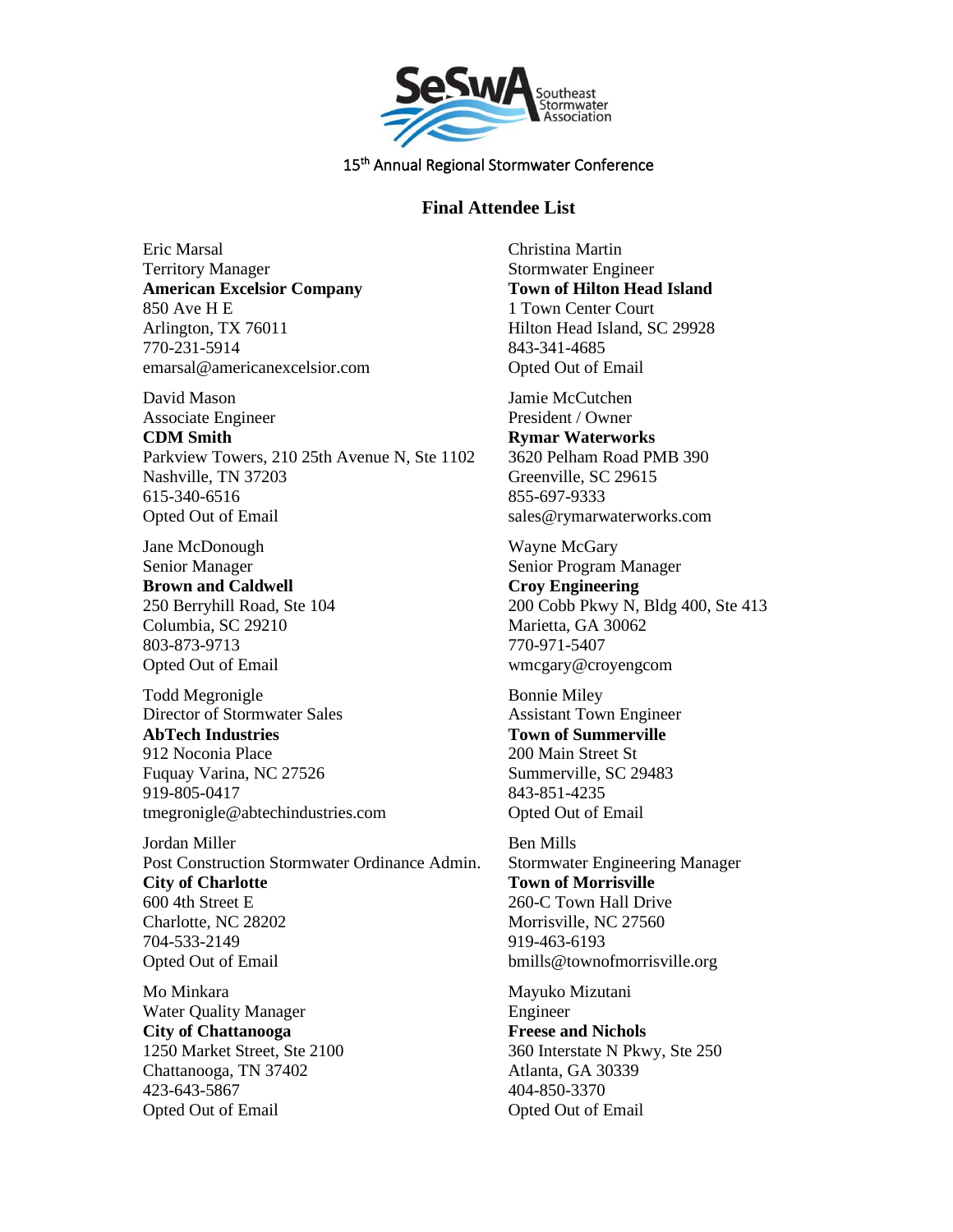

## **Final Attendee List**

Chris Monteleone Senior Engineer **City of Charlotte** 600 4th Street E Charlotte, NC 28202 704-589-7746 Opted Out of Email

James Moore Stormwater Specialist **Georgia Association of Water Professionals** 1655 Enterprise Way Marietta, GA 30067 404-217-9516 Opted Out of Email

Crystal Muller Project Manager **Woolpert** 1671 Belle Isle Avenue, Ste 125 Mount Pleasant, SC 29464 843-972-4605 Opted Out of Email

Carla Muscarella Project Director **Woolpert** 375 Northridge Road, Ste 300 Atlanta, GA 30350 678-537-8912 Opted Out of Email

Cary Nagler Professional Engineer **Cranston Engineering Group** PO Box 2546 Augusta, GA 30903 706-722-1588 cnagler@cranstonengineering.com

Bridgette Noonan Stormwater Coordinator / Field Assistant **Town of Bluffton** PO Box 386 Bluffton, SC 29910 843-706-7811 Opted Out of Email

Alexcia Moore Stormwater Specialist **City of Birmingham** 710 20th Street N, Rm 202 Birmingham, AL 35203 205-297-8301 alexcia.moore@birminghamal.gov

Angela Moss Stormwater Specialist **City of Birmingham** 710 20th Street N Birmingham, AL 35203 205-297-8300 angela.moss@birminghamal.gov

Danelle Murray City Engineer **City of Roswell** 38 Hill Street, Ste 235 Roswell, GA 30075 770-594-6196 Opted Out of Email

McKenzie Myers Stormwater Manager **Durham County** 201 E Main Street, 5th Floor Durham, NC 27701 919-560-7364 mfmyers@dconc.gov

Jeffrey Netzinger Assistant Town Engineer / Stormwater Manager **Town of Hilton Head Island** 1 Town Center Court Hilton Head Island, SC 29928 843-341-4775 jeffn@hiltonheadislandsc.gov

Gene Norman President **WaterWatch PRO** 2300 Holcomb Bridge Road, Ste 103-430 Roswell, GA 30076 770-376-0497 gene.norman@waterwatchpro.com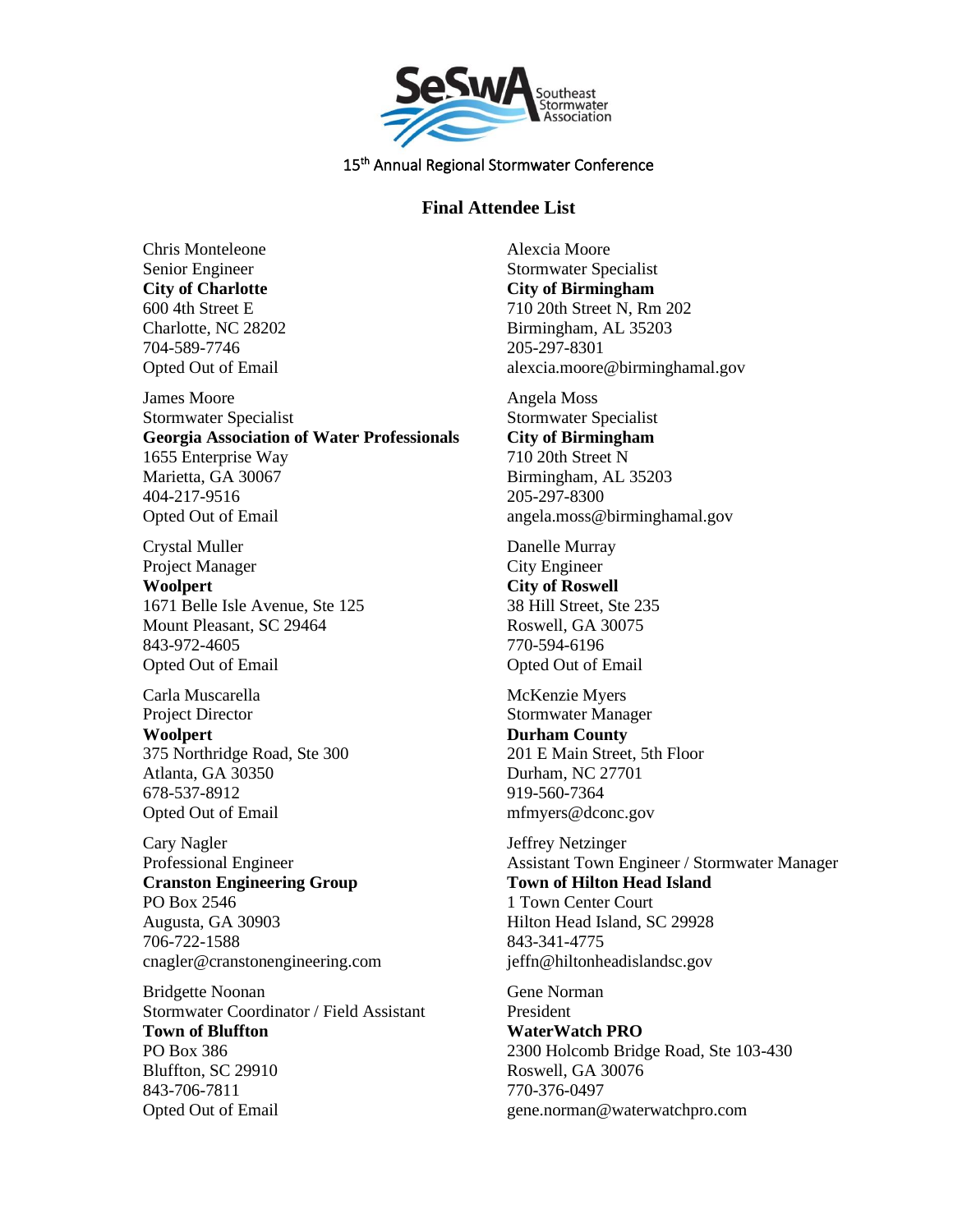

## **Final Attendee List**

Gregg Novick National Sales Manager **Porous Technologies** 163 Thadeus Street South Portland, ME 4106 1-888-357-1161 gnovick@stormcrete.com

Sandra O'Connor Engineering Manager **City of Chattanooga** 1250 Market Street, Ste 2100 Chattanooga, TN 37402 423-643-5852 Opted Out of Email

Joshua Oliver Water Quality Specialist I **City of Chattanooga** 1250 Market Street, Ste 2100 Chattanooga, TN 37402 423-643-6044 Opted Out of Email

Kristen O'Reilly 401/404 Permit Supervisor **City of Charlotte** 600 4th Street E Charlotte, NC 28202-2816 704-517-0814 Opted Out of Email

Beth Parmer Stormwater Compliance Manager **Clayton County Water Authority** 1600 Battle Creek Road Morrow, GA 30260 678-422-5145 ext 5508 Opted Out of Email

Spencer Peck Environmental Policy Specialist **City of Atlanta** 72 Marietta Street, 8th Floor Atlanta, GA 30303 404-546-1203 Opted Out of Email

Adam Nowocin Project Manager **Mecklenburg County** 2145 Suttle Avenue Charlotte, NC 28208 980-314-3232 Opted Out of Email

Caitlan O'Keeffe Water Quality Supervisor **Gwinnett County** 684 Winder Hwy Lawrenceville, GA 30045 678-376-6907 Opted Out of Email

Logan Oliver Project Manager **City of Charlotte** 600 4th Street E Charlotte, NC 28202-2816 980-250-2039 logan.oliver@ci.charlotte.nc.us

Kevin Osbey Stormwater Program Director **Clayton County** 1600 Battle Creek Road Morrow, GA 30260 678-422-5145 Opted Out of Email

Bill Payne City Engineer **City of Chattanooga** 1250 Market Street, Ste 2100 Chattanooga, TN 37402 423-643-6160 Opted Out of Email

Steve Peene Principal **Applied Technology & Management** 2508 Heathrow Drive Tallahassee, FL 32312 850-591-1888 Opted Out of Email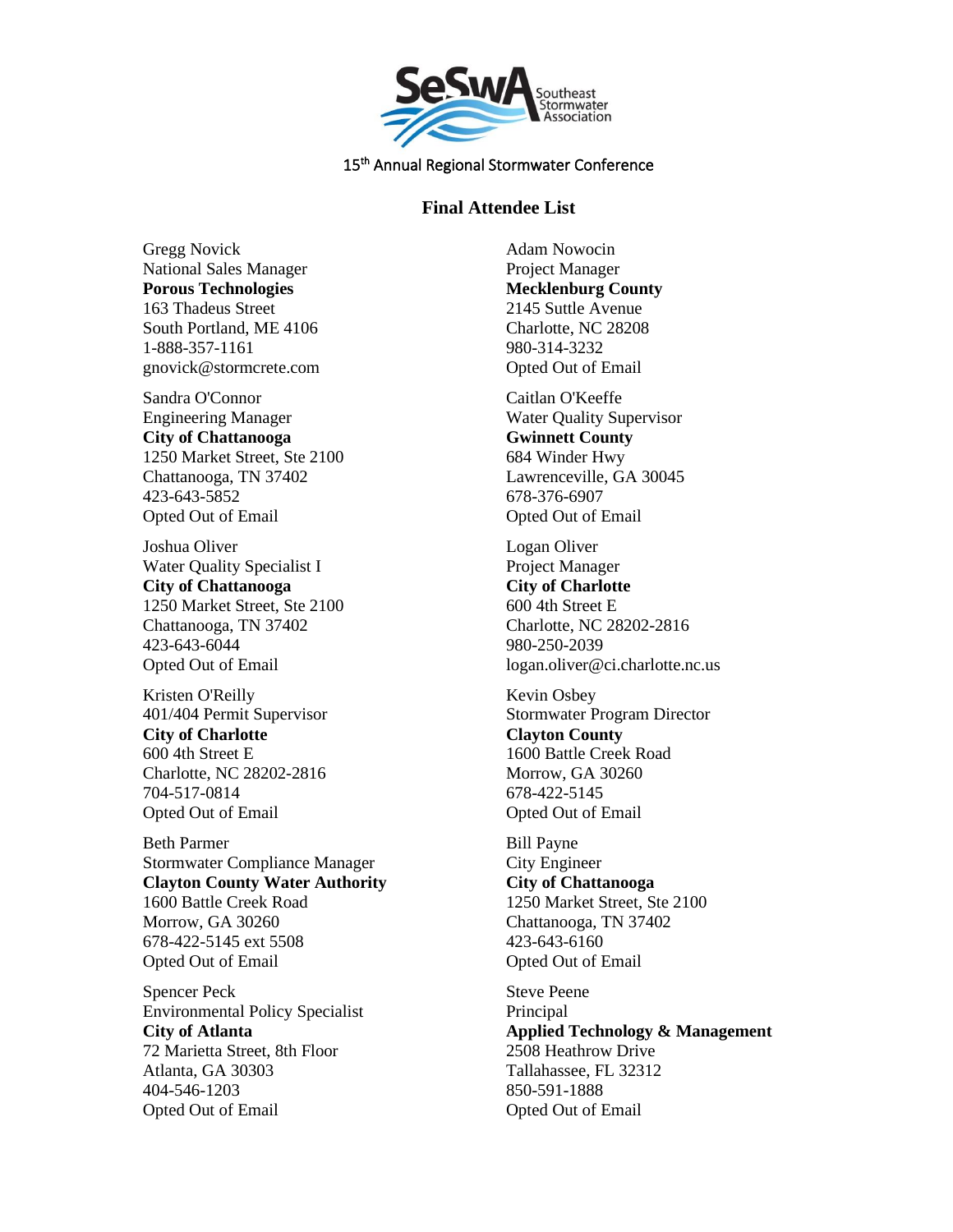

# **Final Attendee List**

Emily Perry Senior Engineering Project Manager **City of Charlotte** 600 4th Street E Charlotte, NC 28202-2816 704-336-3106 Opted Out of Email

Ryne Phillips Civil Engineer **Davis & Floyd** 3229 W Montague Avenue North Charleston, SC 29418 843-554-8602 rphillips@davisfloyd.com

Kevin Pittman Stormwater Supervisor **City of Sugar Hill** 5039 W Board Street Sugar Hill, GA 30518 770-945-6716 Opted Out of Email

Bejan Poureshmenantalemy Engineering Coordinator **City of Chattanooga** 1250 Market Street, Ste 2100 Chattanooga, TN 37402 423-643-5855 Opted Out of Email

Maria Price Engineering Manager **City of Chattanooga** 1250 Market Street, Ste 2100 Chattanooga, TN 37402 423-643-5852 Opted Out of Email

Walt Reigner Assoc. VP; SE Infrastructure Systems Director **Black and Veatch** 4281 Swindell Road Lakeland, FL 33810 863-607-2054 reignerw@bv.com

Troy Perry Stormwater Specialist **City of Birmingham** 710 20th Street N, Rm 220 Birmingham, AL 35203 205-254-2499 troy.perry@birminghamal.gov

Alonso Piedra Rojas Project Coordinator **City of Charlotte** 600 4th Street E Charlotte, NC 28202-2816 704-618-6739 alonso.piedra@charlottenc.gov

Andrew Poindexter Senior Engineer **City of Charlotte** 600 4th Street E Charlotte, NC 28202-2816 704-641-7128 andrew.poindexter@ci.charlotte.nc.us

Matt Powell Environmental Manager **City of Bowling Green** PO Box 430 Bowling Green, KY 42102-0430 270-784-7796 Opted Out of Email

Cory Rayburn Watershed Manager II **City of Atlanta** 72 Marietta Street, 8th Floor Atlanta, GA 30303 404-546-1334 jrayburn@atlantaga.gov

Hillary Repik Stormwater Manager **Town of Mount Pleasant** 100 Ann Edwards Lane Mount Pleasant, SC 29464 843-856-2157 hrepik@tompsc.com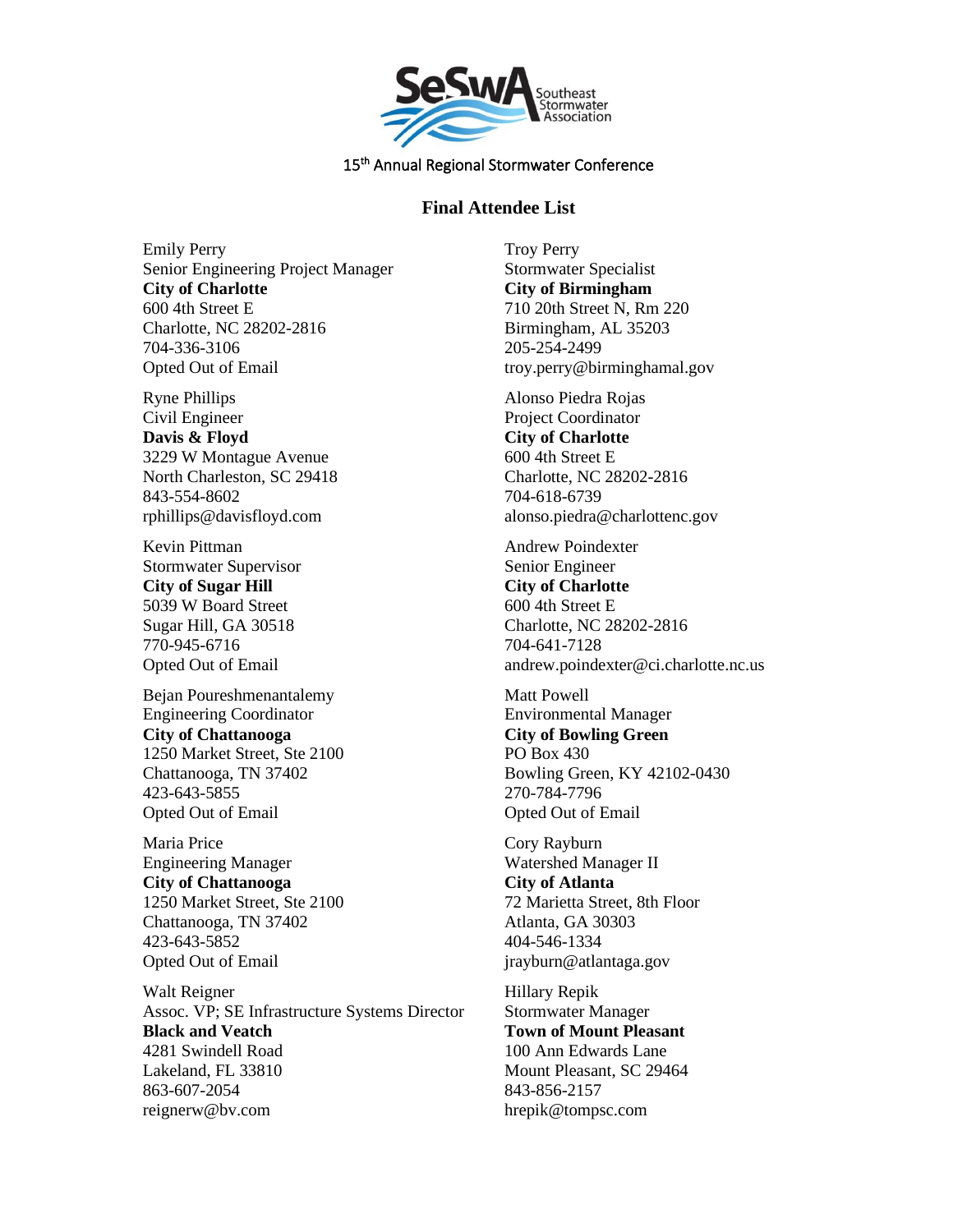

### **Final Attendee List**

Craig Rethwilm Floodplain Administrator **City of Atlanta** 72 Marietta Street NW Atlanta, GA 30303 404-546-3291 Opted Out of Email

James Riddle Project Manager **Woolpert** 2000 Center Point Road, Ste 2200 Columbia, SC 29210 803-214-5920 Opted Out of Email

Susan Rutherford Stormwater Program Director **City of Atlanta** 72 Marietta Street Atlanta, GA 30303 404-546-1251 Opted Out of Email

Kara Sabatino Marketing Manager **Aqualis Stormwater Management** PO Box 110566 Durham, NC 27709 888-590-9685 ksabatino@aqualisco.com

Stephen Sands Senior Associate **Hazen and Sawyer** 9101 Southern Pine Blvd, Ste 250 Charlotte, NC 28273 704-940-8905 Opted Out of Email

John Schneider Water Resources Engineer **Freese and Nichols** 360 N Interstate Pkwy, Ste 250 Atlanta, GA 30339 770-437-9337 Opted Out of Email

Jonathan Rett Plan Review **Mecklenburg County** 2145 Suttle Avenue Charlotte, NC 28208 980-314-3240 jonathan.rett@mecklenburgcountync.gov Brian Robinson Senior Engineer **City of Charlotte** 600 4th Street E Charlotte, NC 28202 704-432-5533 dbrobinson@charlottenc.gov Dan Rybak Stormwater Project Manager **Town of Bluffton** PO Box 386 Bluffton, SC 29910 843-540-3925 Opted Out of Email Tiia Sailstad Water Quality Specialist II **City of Chattanooga** 1250 Market Street, Ste 2100 Chattanooga, TN 37402 423-643-5857 Opted Out of Email Eric Sanford VP / Director of Municipal Services **DDC Engineers** 1298 Professional Drive Myrtle Beach, SC 29577 843-692-3200 eks@ddcinc.com Cary Schumacher Stormwater Inspector

**Town of Hilton Head Island** 1 Town Center Court Hilton Head Island, SC 29928 843-341-4706 Opted Out of Email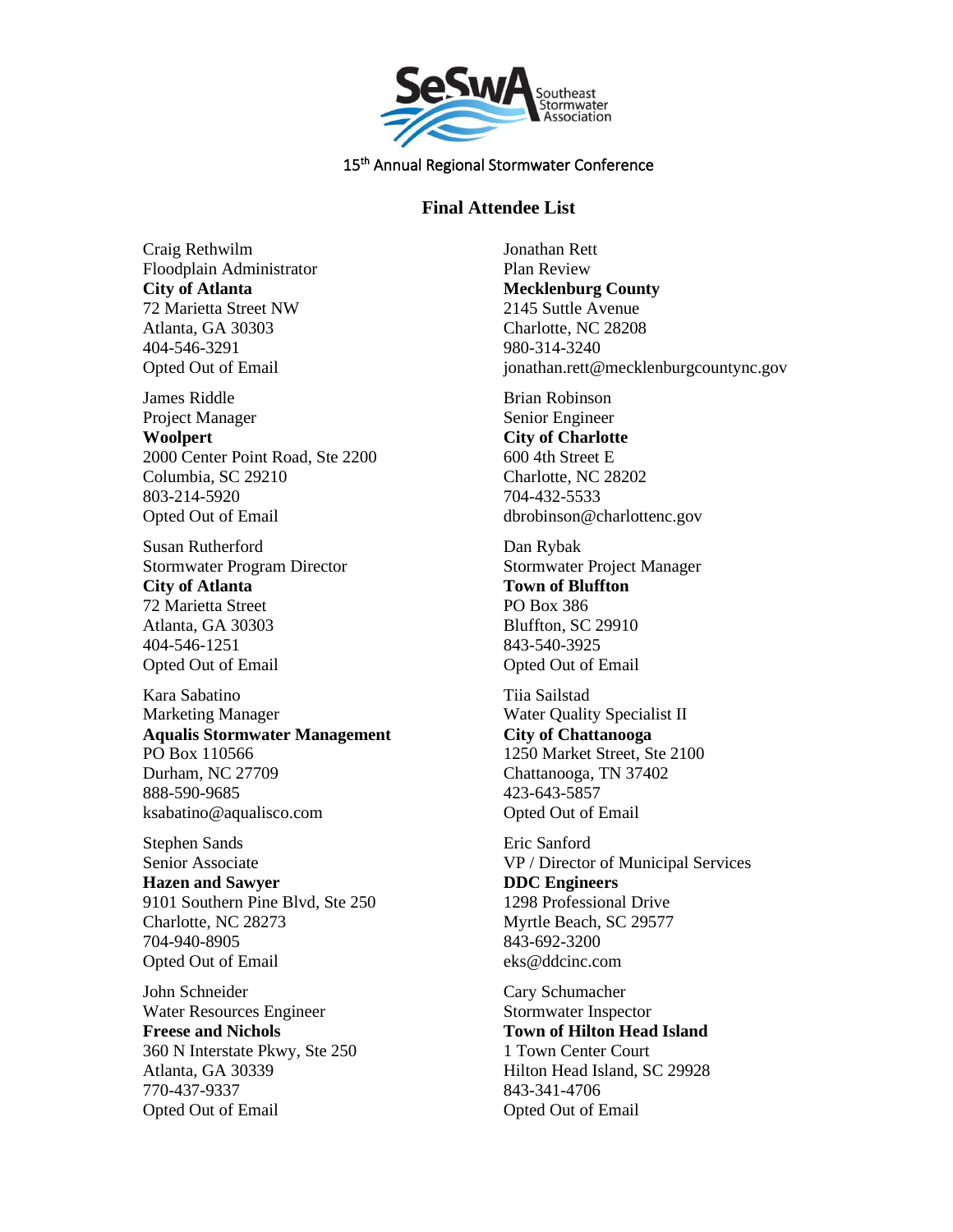

### **Final Attendee List**

John Scoville National Account Manager **Infrastructure Repair Systems** 4301A 34th Street N St Petersburg, FL 33714 727-327-4216 irsi@irsi.net

Sam Serio Vice President **Keck & Wood** 3090 Premiere Pkwy, Ste 200 Duluth, GA 30097 678-417-4000 sserio@keckwood.com

Christina Shurley Senior Project Engineer **Digital Engineering** 314 Coleman Avenue Waveland, MS 39576 228-463-0130 cwheeler@deii.net

Greg Sistrunk Senior Project Engineer **Keck & Wood** 3090 Premiere Pkwy, Ste 200 Duluth, GA 30097 678-417-4000 gsistrunk@keckwood.com

Gabrielle Skipper Associate **Hazen and Sawyer** 735 Johnnie Dodds Blvd, Ste 102 Mount Pleasant, SC 29464 843-414-1404 gskipper@hazenandsawyer.com

Paul Slovisky Vice President **Aquascape Environmental** 605-B Mauldin Drive Woodstock, GA 30188 678-445-0077 Opted Out of Email

Barbara Seal Planning Manager **Gwinnett County** 684 Winder Hwy Lawrenceville, GA 30045 678-376-6826 Opted Out of Email

James Shumsky District Sales Manager **Environmental Conservation Solutions** 2346 Vulcan Street Apopka, FL 32703 407-713-7839 jim.shumsky@ecs-water.com

Thurman Simmons, III Stormwater Program Manager **Berkeley County** 212 Oakley Plantation Drive Moncks Corner, SC 29461 843-719-2691 thurman.simmons@berkeleycountysc.gov

Barbara Skerritt Civil Engineer Technician **Dorchester County** 2120 E Main Street Dorchester, SC 29437 843-832-0070 Opted Out of Email

Derek Slocum Hydrology Advisor / Business Manager **OTT HydroMet** 315 Deauville Road Statesville, NC 28625 704-775-4314 derek.slocum@otthydromet.com

John Slupecki **CPESC FLEXAMAT** 10481 Valentine Road S Tallahassee, FL 32317 850-408-8954 Opted Out of Email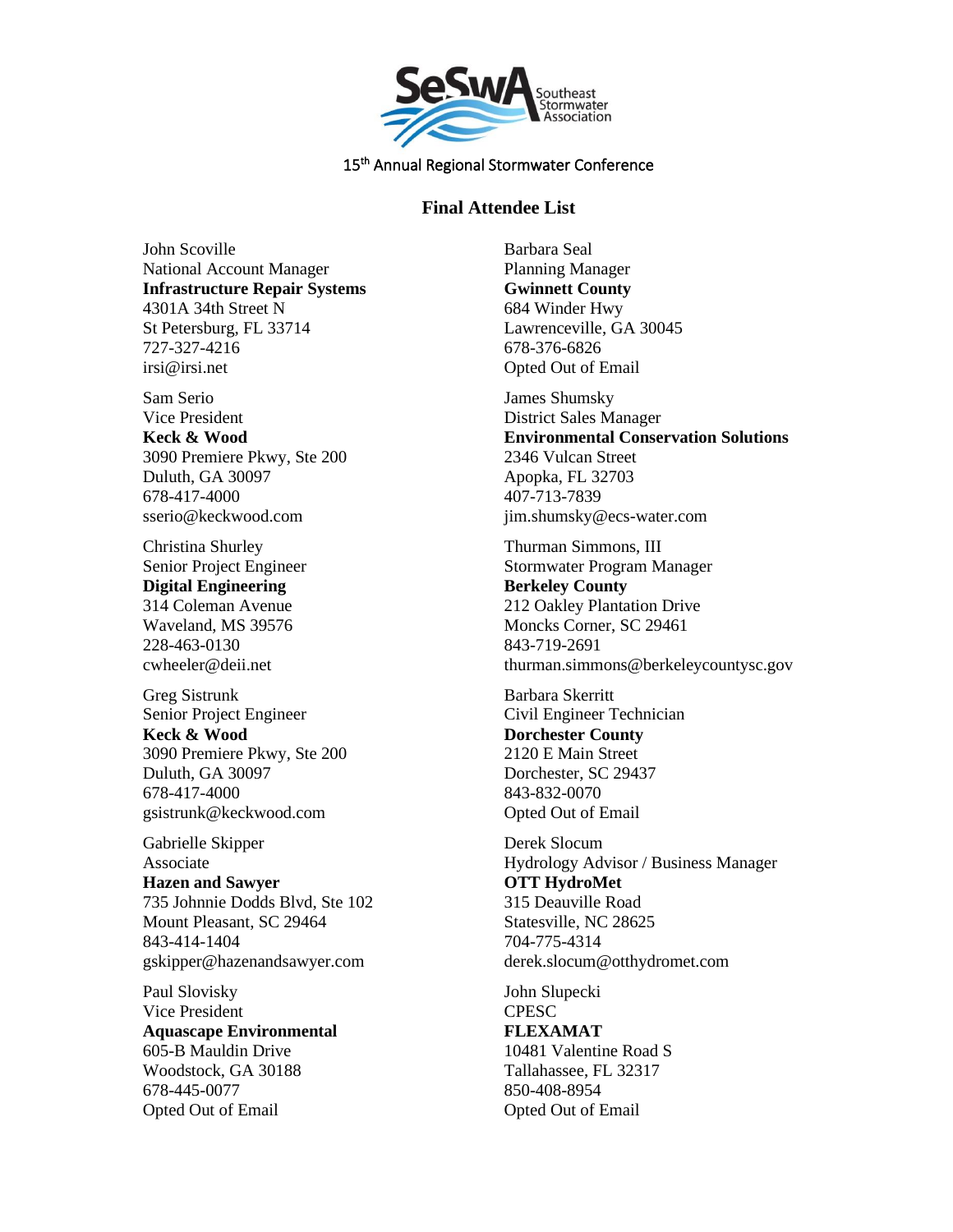

## **Final Attendee List**

Brendan Smith Senior Engineering Plan Reviewer **City of Charlotte** 600 4th Street E Charlotte, NC 28202-2816 704-579-9605 Opted Out of Email

Ty Smith Principal Engineer **Hazen & Sawyer** 5775 Peachtree Dunwoody Road, Ste D520 Atlanta, GA 30342 770-363-7548 tsmith@hazenandsawyer.com

Kimberly Strong Water Quality Program Public Info. Specialist **City of Chattanooga** 1250 Market Street, Ste 2100 Chattanooga, TN 37402 423-643-6187 Opted Out of Email

Jillian Sunderland Water Resources Planner III **Hampton Roads Planning District Commission** 723 Woodlake Drive Chesapeake, VA 23320 757-820-4300 jsunderland@hrpdcva.gov

Carl Thomas Stormwater Utility Manager **City of Dunwoody** 4800 Ashford Dunwoody Road Dunwoody, GA 30338 678-382-6864 Opted Out of Email

Kelli Uyesugi Stormwater Construction Administrator **Town of Hilton Head Island** 1 Town Center Court Hilton Head Island, SC 29928 843-341-4602 Opted Out of Email

Matthew Smith Stormwater Inspection Technician **Clayton County** 1600 Battle Creek Road Morrow, GA 30260 678-422-5145 Opted Out of Email

Gregory Spires General Manager - StormTech **Advanced Drainage Systems** 4640 Trueman Blvd Hilliard, OH 43026 614-325-0032 gregory.spires@ads-pipe.com

Charlie Sullivan Territory Manager **Wapro** 150 N Michigan Avenue Chicago, IL 60601 407-625-0200 Opted Out of Email

Stephen Taylor City Administrative Officer **City of Cold Spring** 5694 Alexandria Pike E Cold Spring, KY 41076 859-441-9604 steve.t@coldspringky.gov

Mitch Underwood Water Quality Specialist II **City of Chattanooga** 1250 Market Street, Ste 2100 Chattanooga, TN 37402 423-643-5871 Opted Out of Email

Tony Victor Environmental Specialist **Town of Morrisville** 100 Town Hall Drive Morrisville, NC 27560 919-463-6172 tvictor@townofmorrisville.org